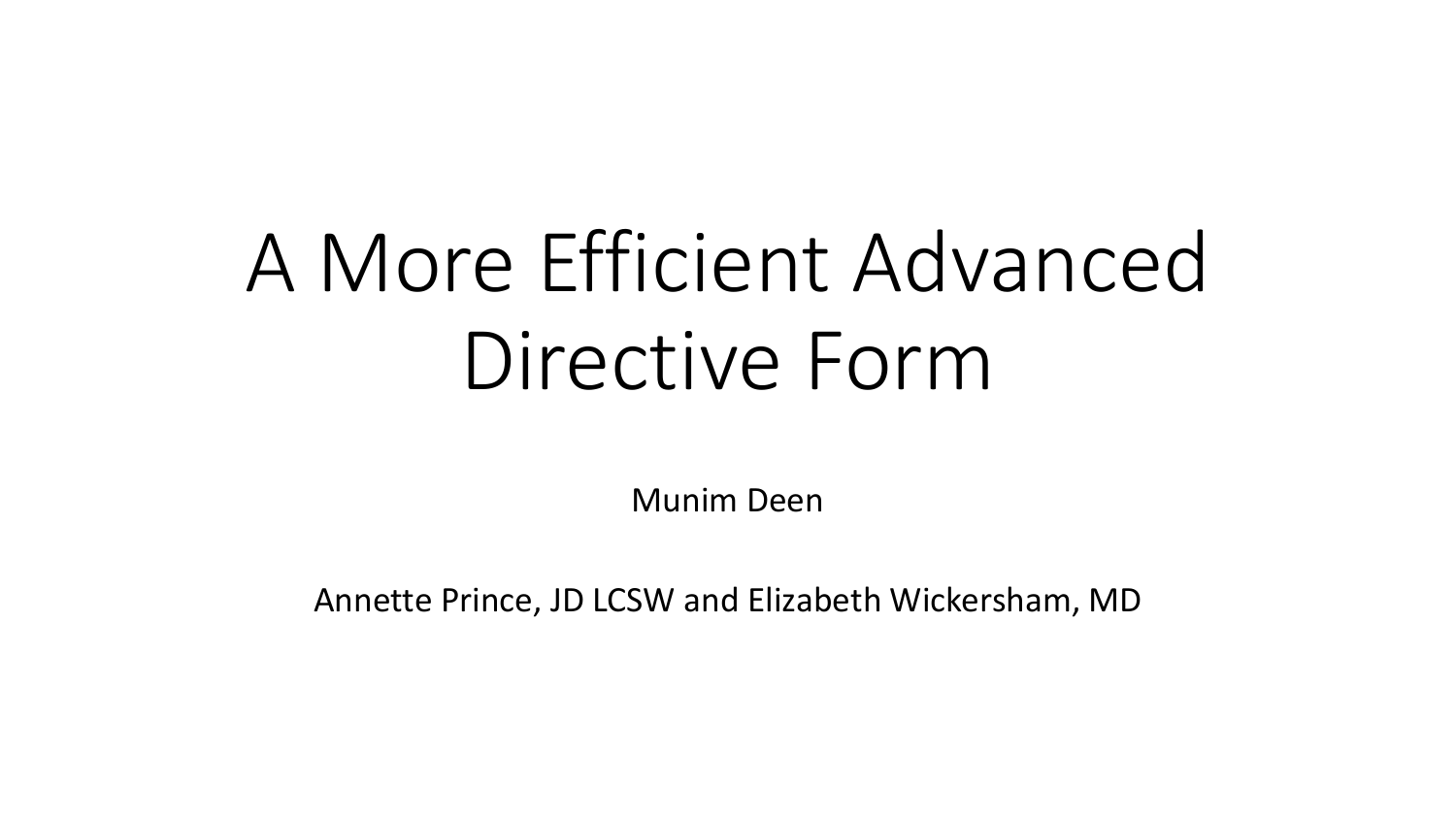## What is an Advance Directive?

- Living Will
- Specifies health care wishes when one is 'incapable of making an informed decision'
	- NOT a Do Not Resuscitate (DNR) document
	- Generally includes provisions for organ/full body donation
- Names a Durable Power of Attorney for Healthcare (Healthcare Proxy)
	- Power and right to make decisions on behalf of patient
- Makes care less ambiguous, less contentious, and more efficient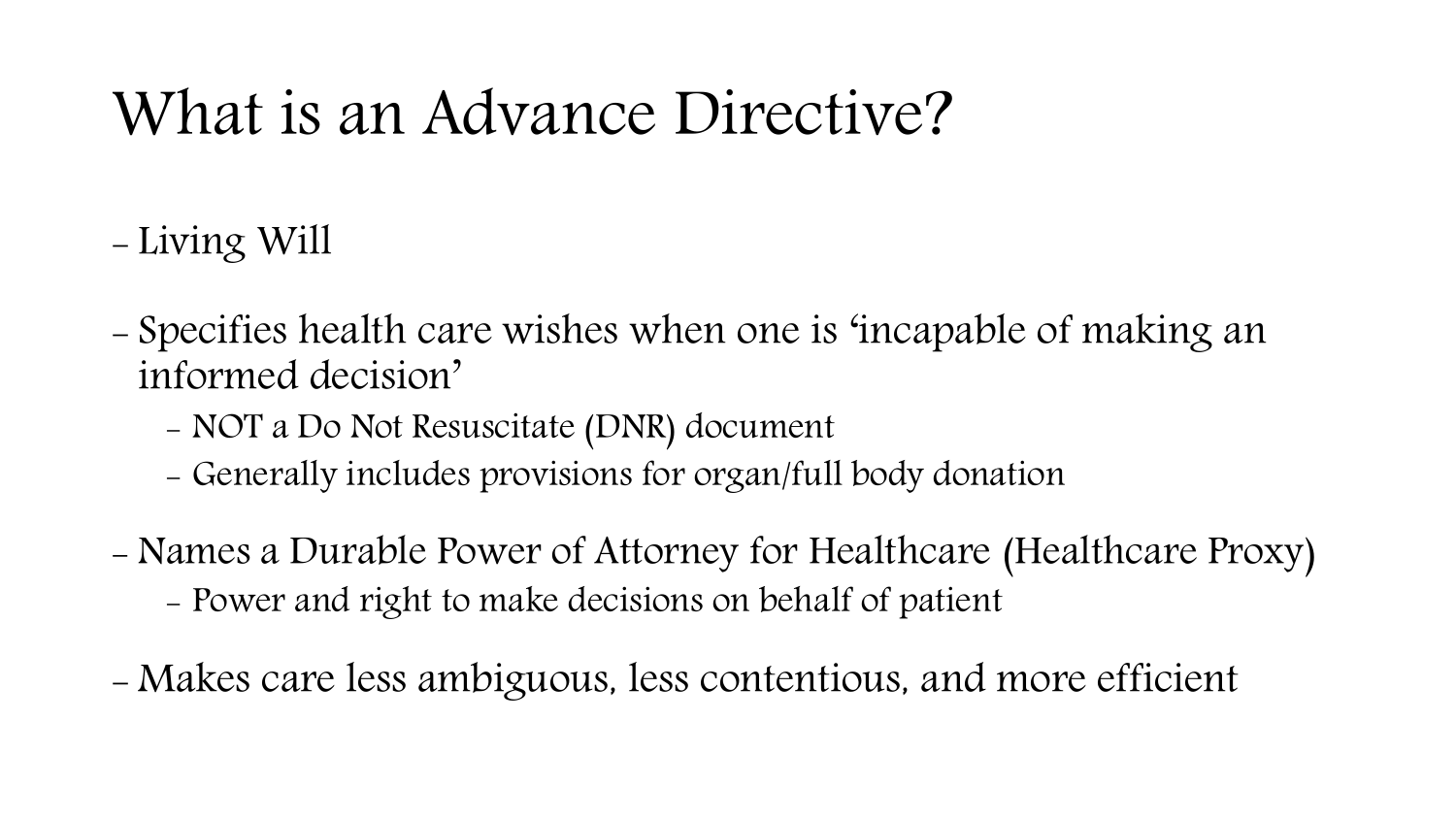## Advanced Directive Forms

- Each state has its own form
	- Available online or in print (usually through Attorney General's Office)
- Five Wishes Document
	- Legal in 41 states
- Caring Conversations and others, as well
- No form at all!
	- Simply needs signature and witnesses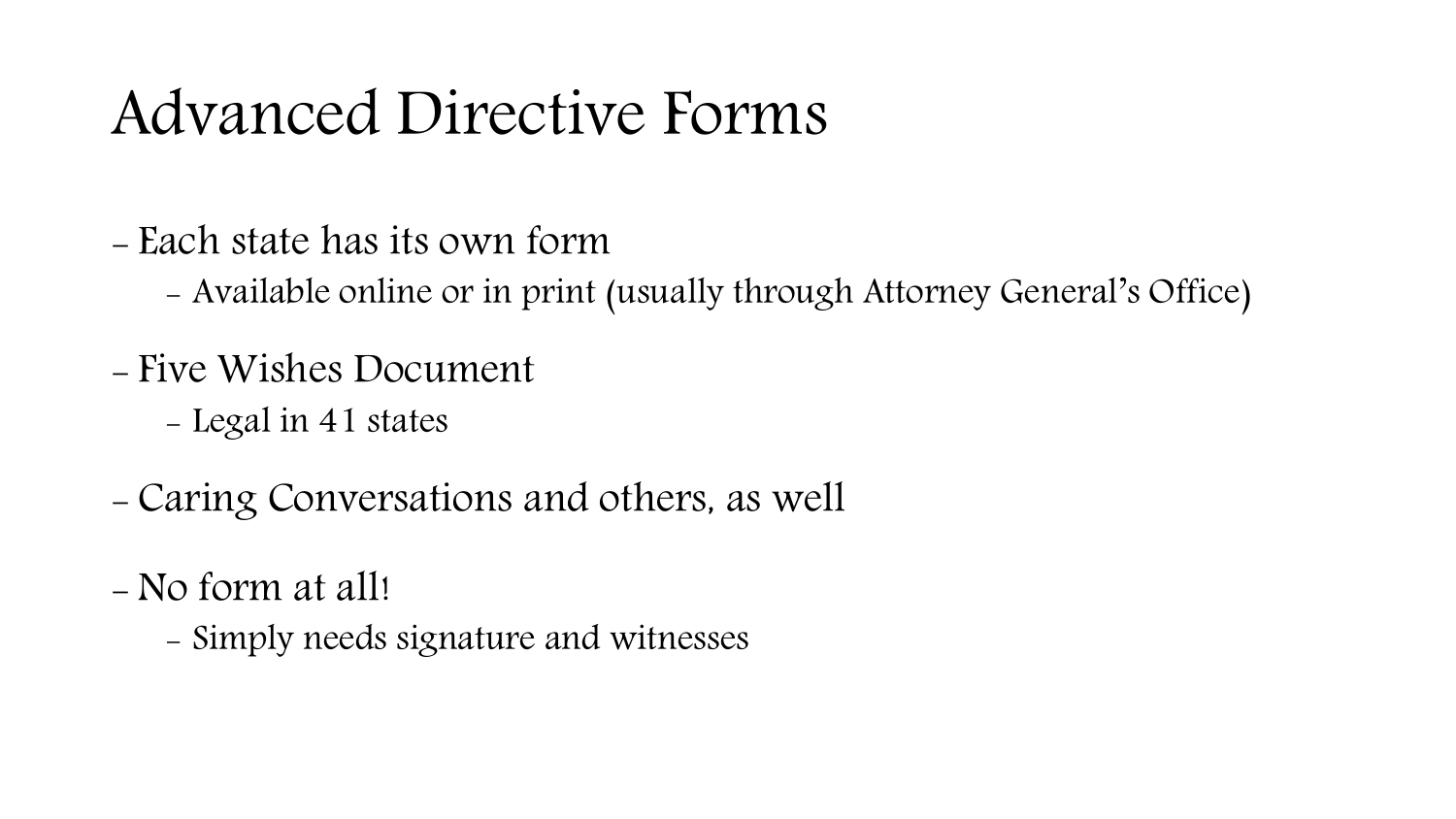## Who Should Have an Advance Directive?

# EVERYONE!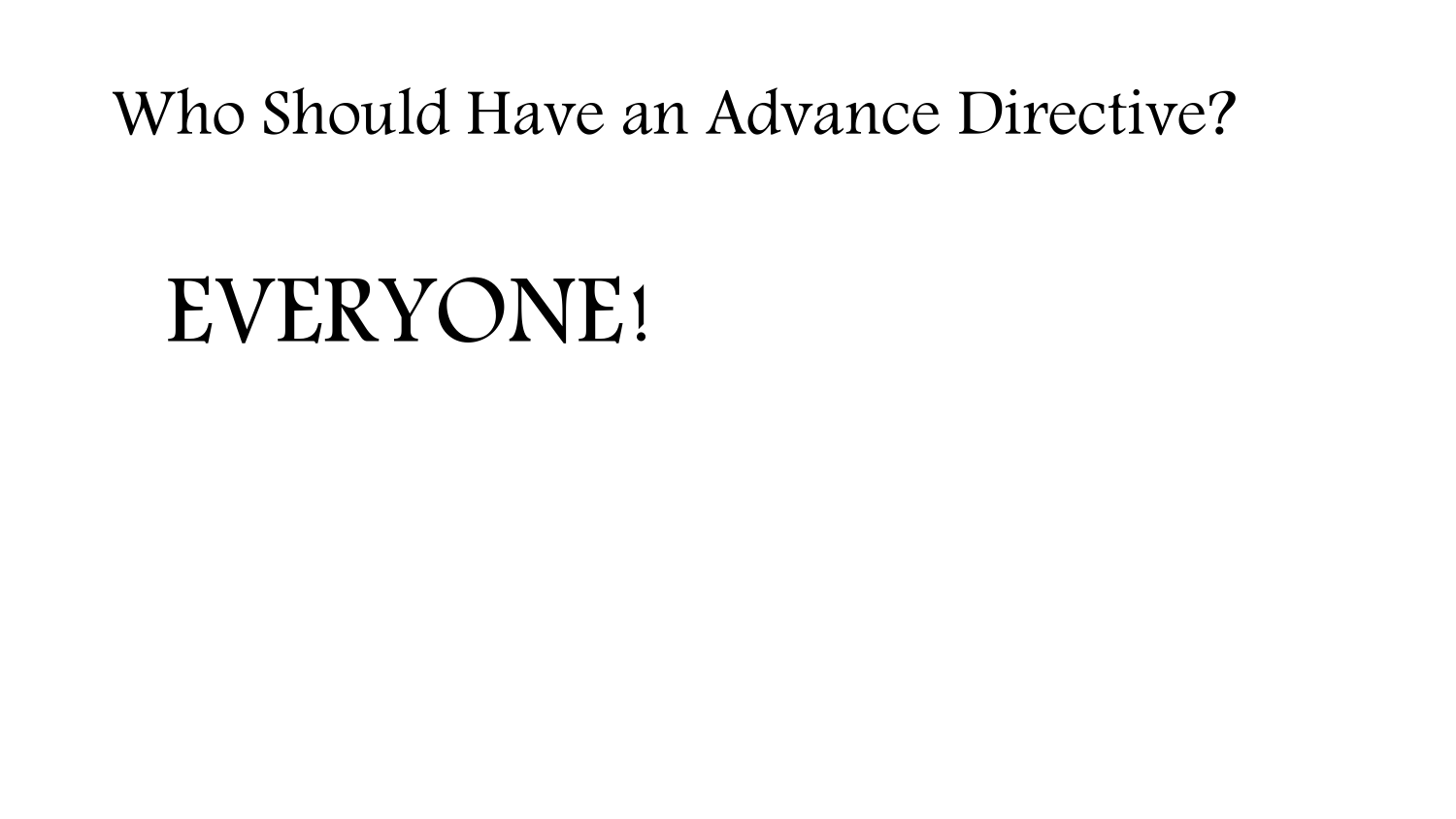## Why Doesn't Everyone Have one?

- People don't like thinking about death
	- …especially their own
- Lack of awareness of AD forms/procedures
	- Not knowing where/how to obtain one
- Confusion about what AD is
	- Written in stone (not true!)
- Procrastination
- DIFFICULTY UNDERSTANDING AND COMPLETING THE FORM
	- Lack of time for help from physicians and other caregivers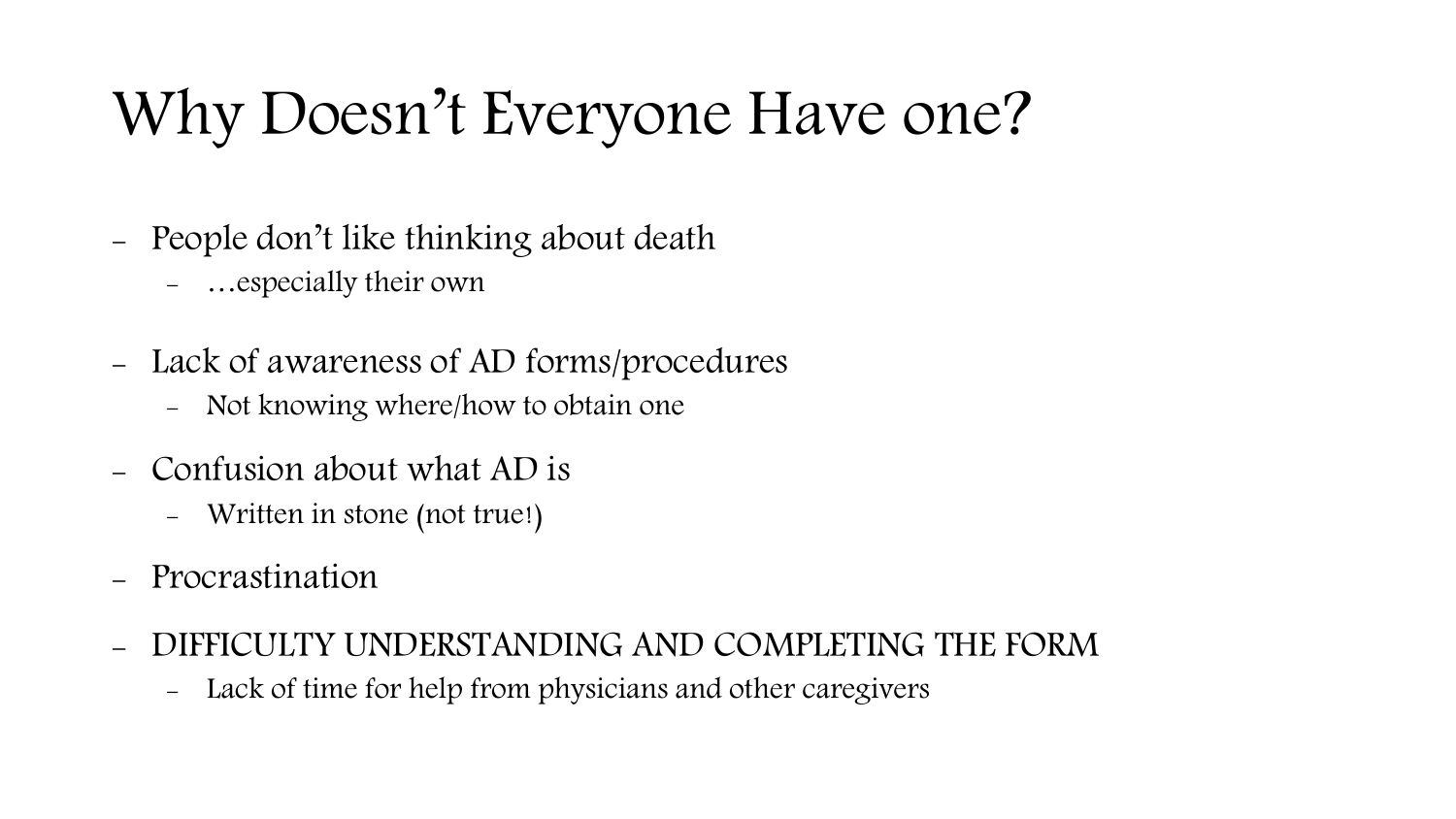### Current Oklahoma Advanced Directive Issues

- No instructions or guidelines [Form](http://www.okdhs.org/NR/rdonlyres/FA009A4B-9252-4099-892B-B9037A587EEA/0/8707W_AdvanceDirectiveforhealthCare_as_08012014.pdf)
- Written at a 15.5 grade level (Flesch-Kincaid)
- Ideal readability goal for legal/medical/official documents is 5<sup>th</sup> grade level
- 20% of Oklahomans read at or BELOW a 5<sup>th</sup> grade reading level - 800,000 people (2014)
- (Lack of) readability is an underlying cause to many of the hurdles to AD completion – it is one of the easier factors to address.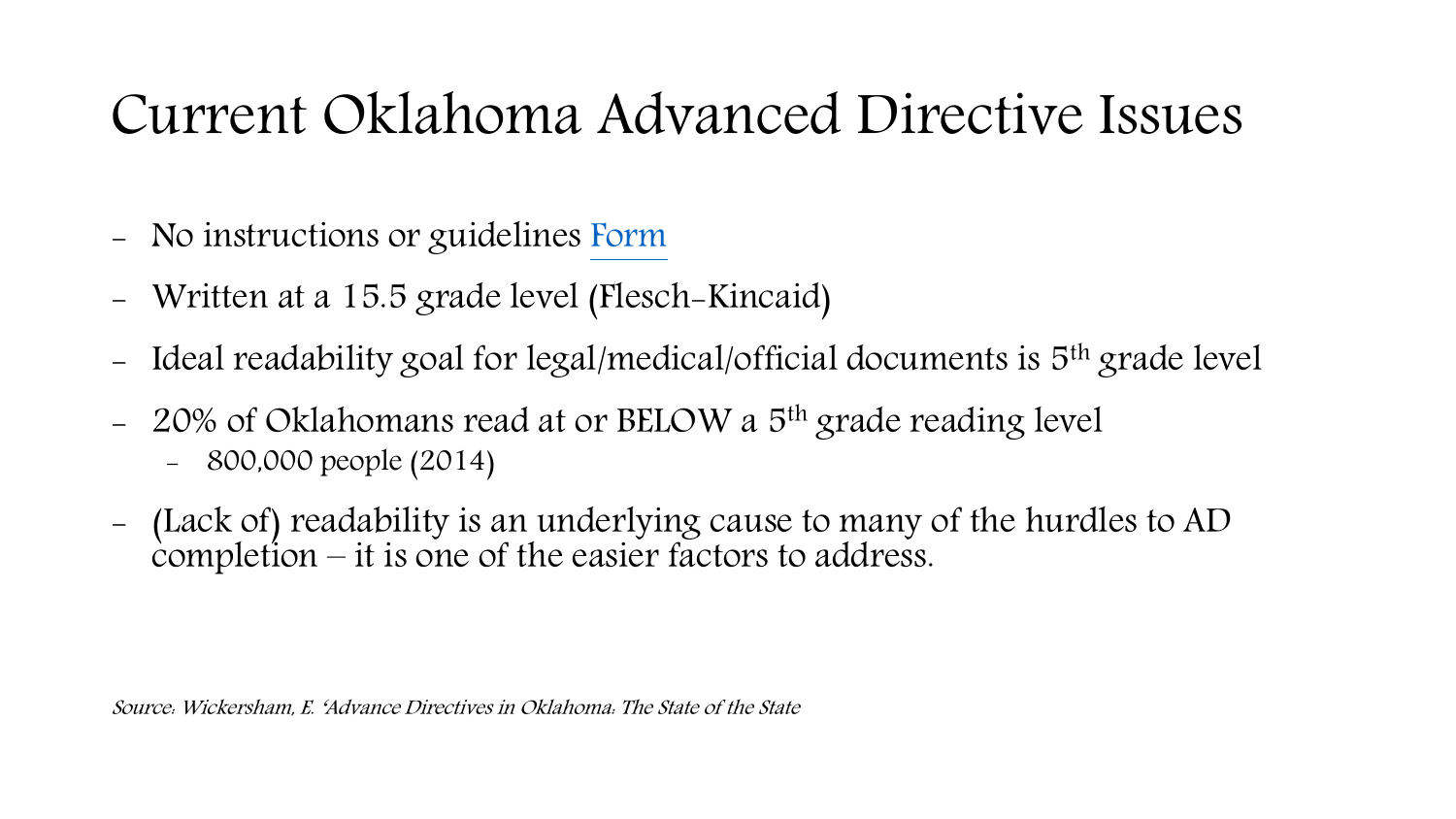### A More Readable AD form will mean:

- MORE people will be able to comprehend it, which should lead to…
- …MORE people actually completing it, while requiring…
- …LESS time and aid from their physicians and other caregivers.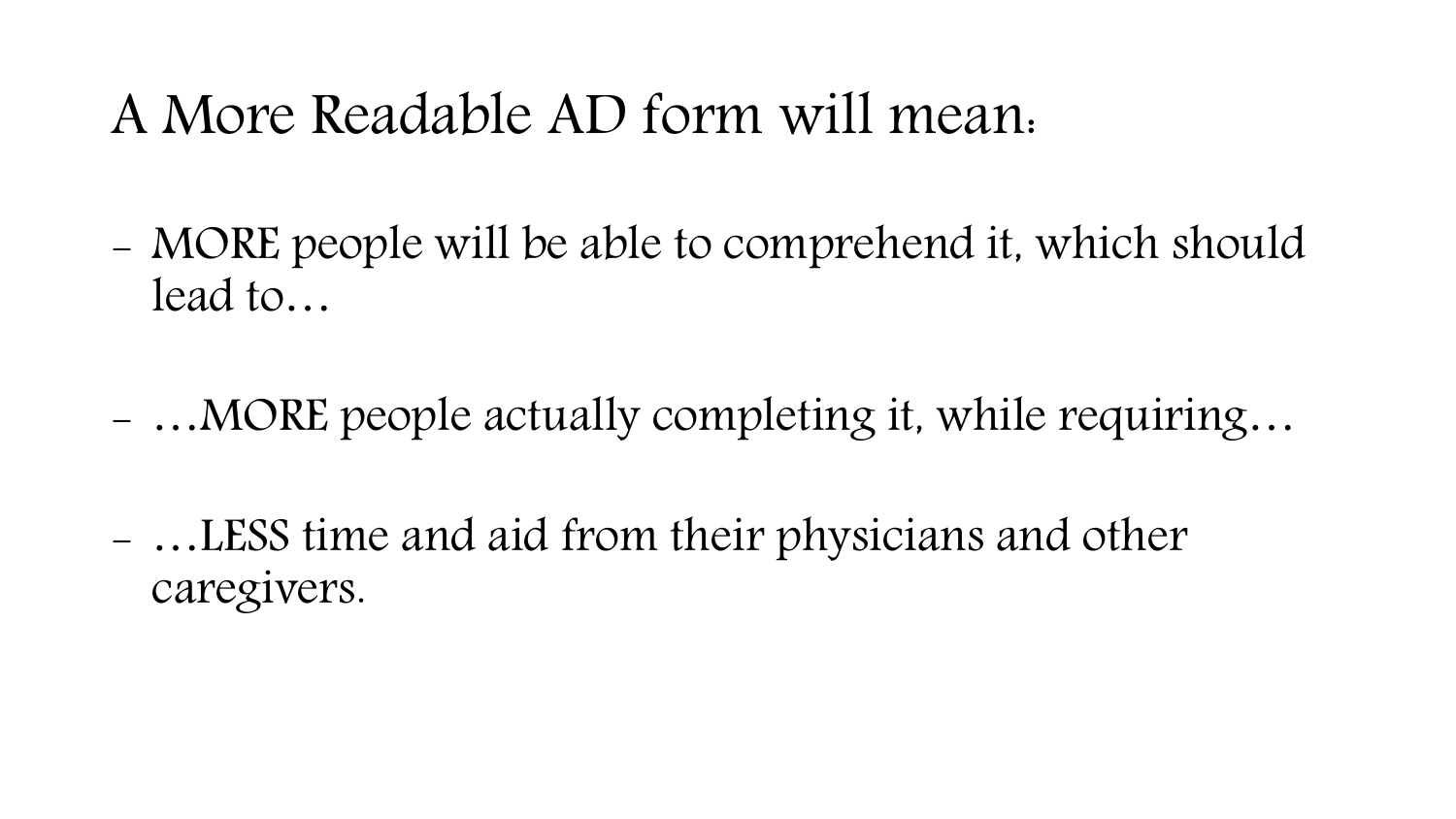## More People Completing AD forms will mean:

- MORE people with clear healthcare choices with…
- …LESS ambiguity, and …
- …LESS scope for disagreements among family, and ...
- …(most importantly) MORE people having their OWN healthcare wishes followed.
- Will also result in physicians and other caregivers having one less thing to worry about (generally – and ideally – speaking)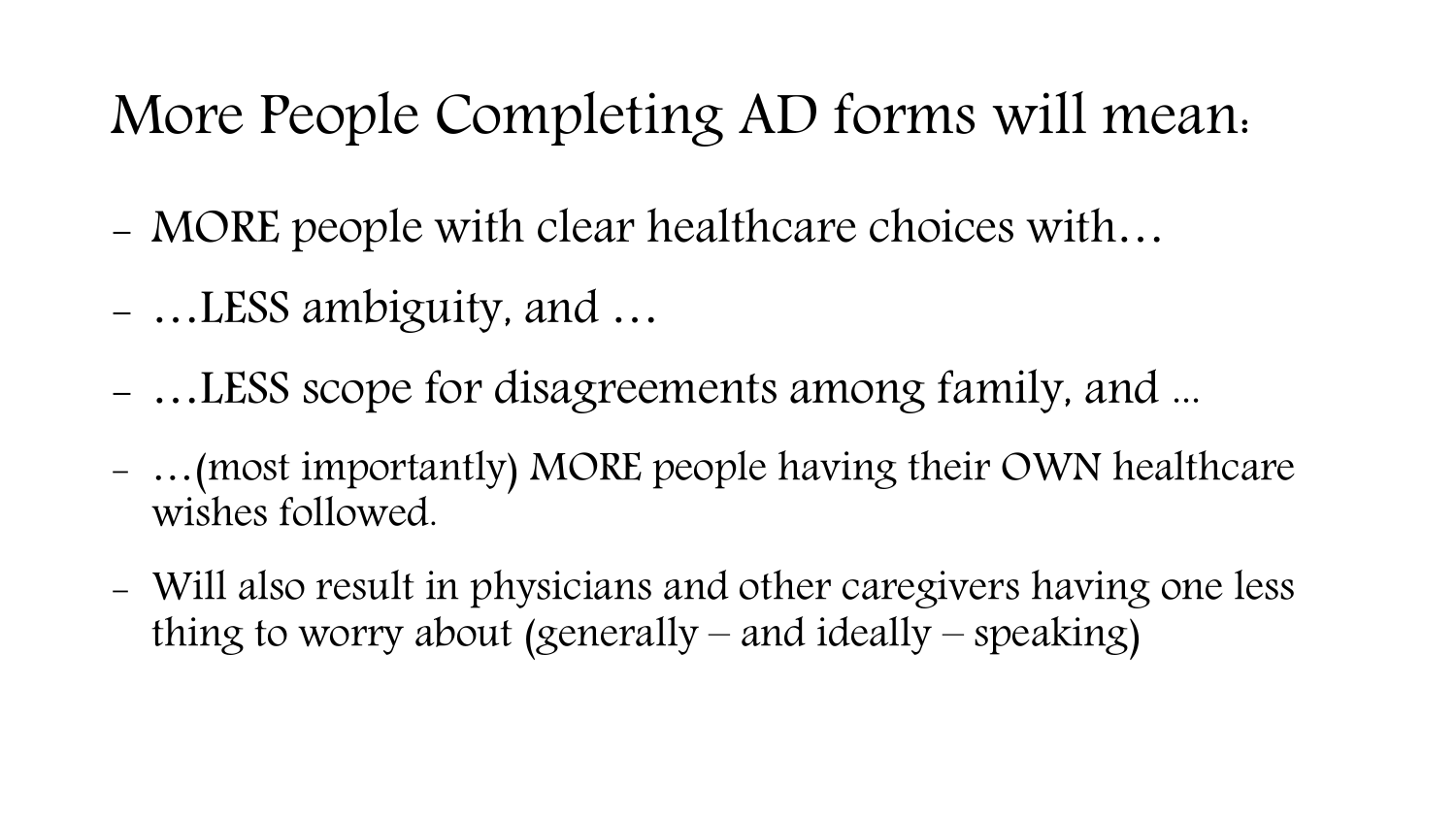## How Do We Make a More Readable AD Form:

#### - Less(er) words

- Reduce number and difficulty
- The less words to read, the more readable it is

#### - Substitute Words with Blanks

- Reduces 'word-burden' even further
- Allows more of each person's OWN thoughts and ideas.
- Default of a natural death
	- Opt-in for machine ventilation and/or tube alimentation
	- Compare [\(Oklahoma Form](http://www.okdhs.org/NR/rdonlyres/FA009A4B-9252-4099-892B-B9037A587EEA/0/8707W_AdvanceDirectiveforhealthCare_as_08012014.pdf) vs. [Caring Conversations pp 11 and 12\)](http://www.practicalbioethics.org/files/caring-conversations/Caring-Conversations.pdf)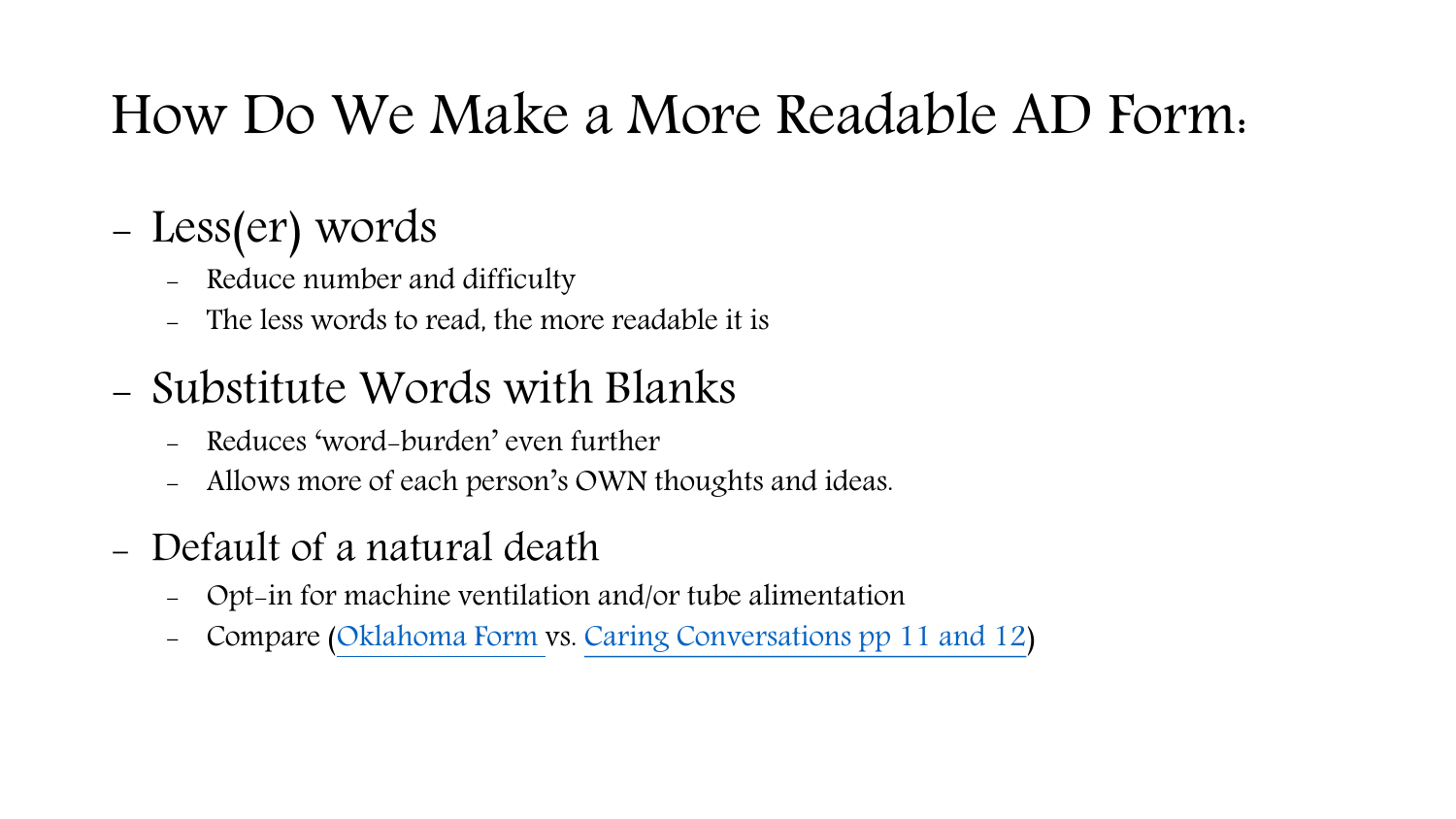## How Do We Make a More Readable AD Form:

#### - Address Pregnancy

- Unless specifically written otherwise, artificial ventilation and tube alimentation are the default procedure for pregnant women.

#### - Instructions

- Make clear what the form is
- How to go about filling it out
- What alternatives there are
- Compare [\(Oklahoma Form Instructions v](http://www.okdhs.org/NR/rdonlyres/FA009A4B-9252-4099-892B-B9037A587EEA/0/8707W_AdvanceDirectiveforhealthCare_as_08012014.pdf)s. [Maryland Form Instructions](https://www.oag.state.md.us/Healthpol/adirective.pdf))
- Possible Unbiased [Spokesperson/Guide](http://www.oag.state.md.us/healthpol/advancedirectives.htm)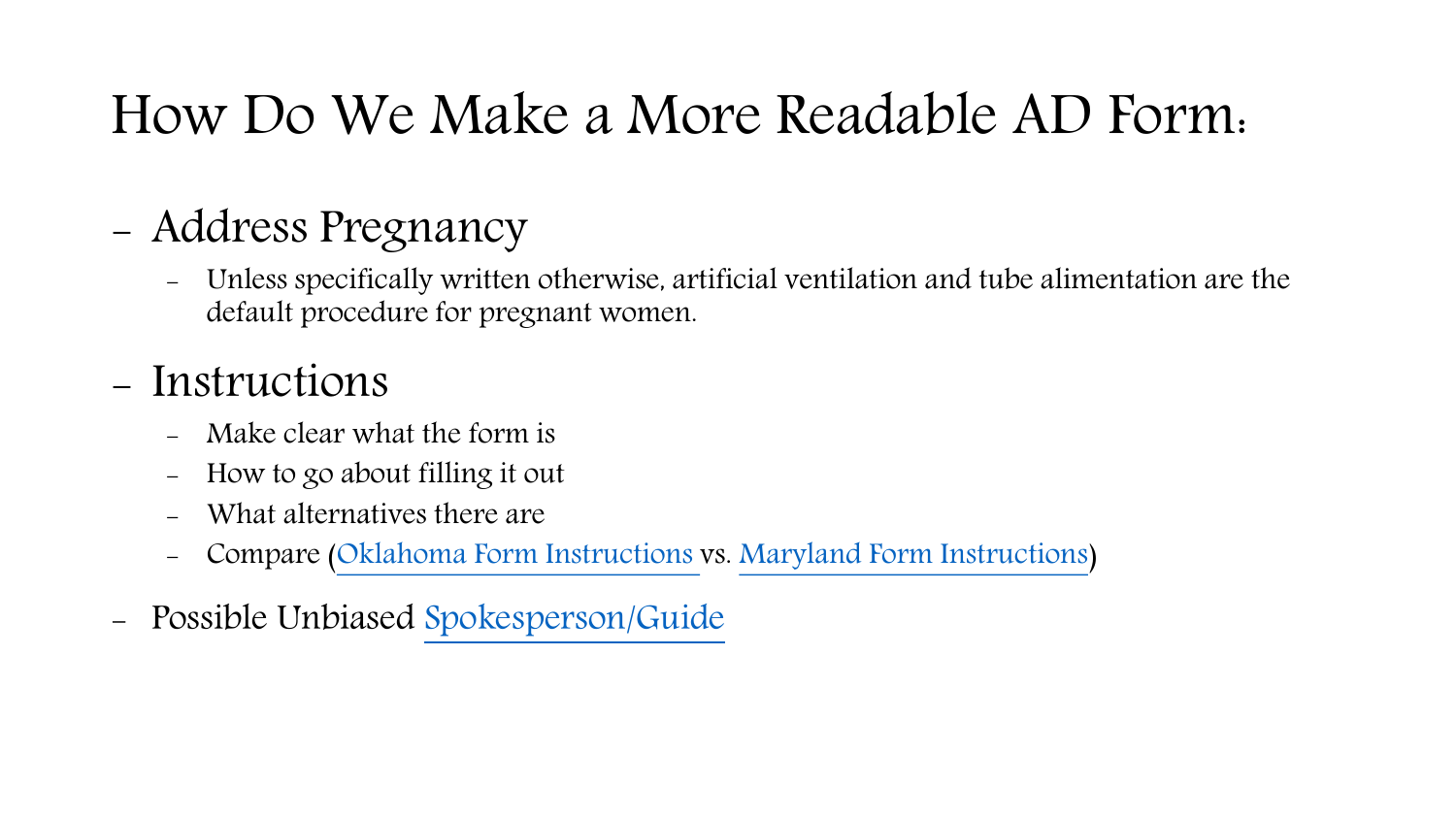## Currently…

#### - Caring Conversations Form is the ideal starting point

- Initial Reading Level: 10.9
- After Edits, Current Reading Level: 9.7
- Good (halfway to target level, compared to current Oklahoma form's 15.5)
- More work will continue, on both Living Will and Healthcare Proxy sections.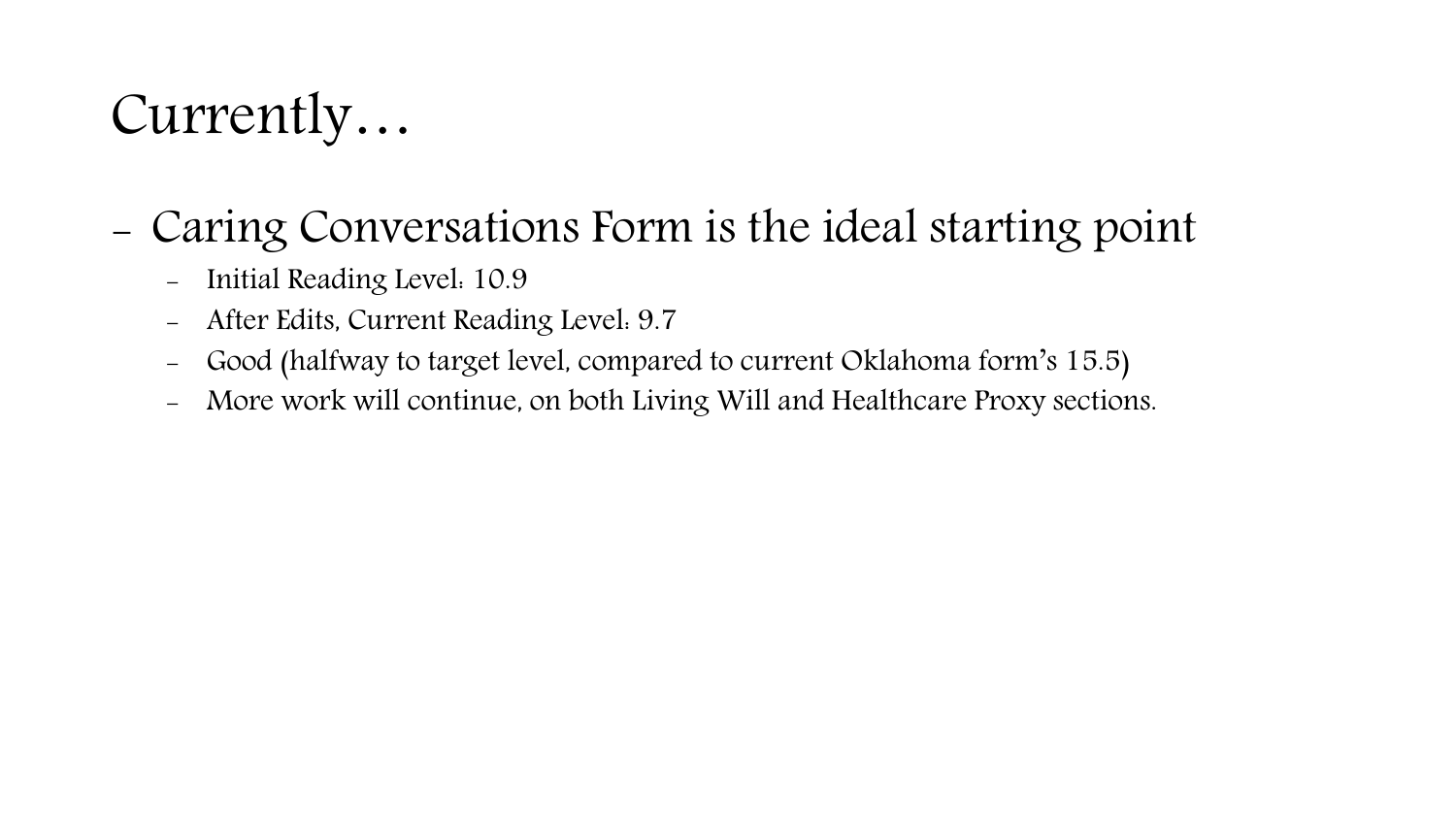## In the Future…

- Design and conduct procedures to demonstrate efficiency of new form vs. old form.
	- Time necessary to fill
	- Percentage of questions/blanks completed
	- Various age and education levels
	- Will be tricky
- Push for the acceptance of new form over the old form
	- Political hurdles
	- Special interests
	- Resistance to change